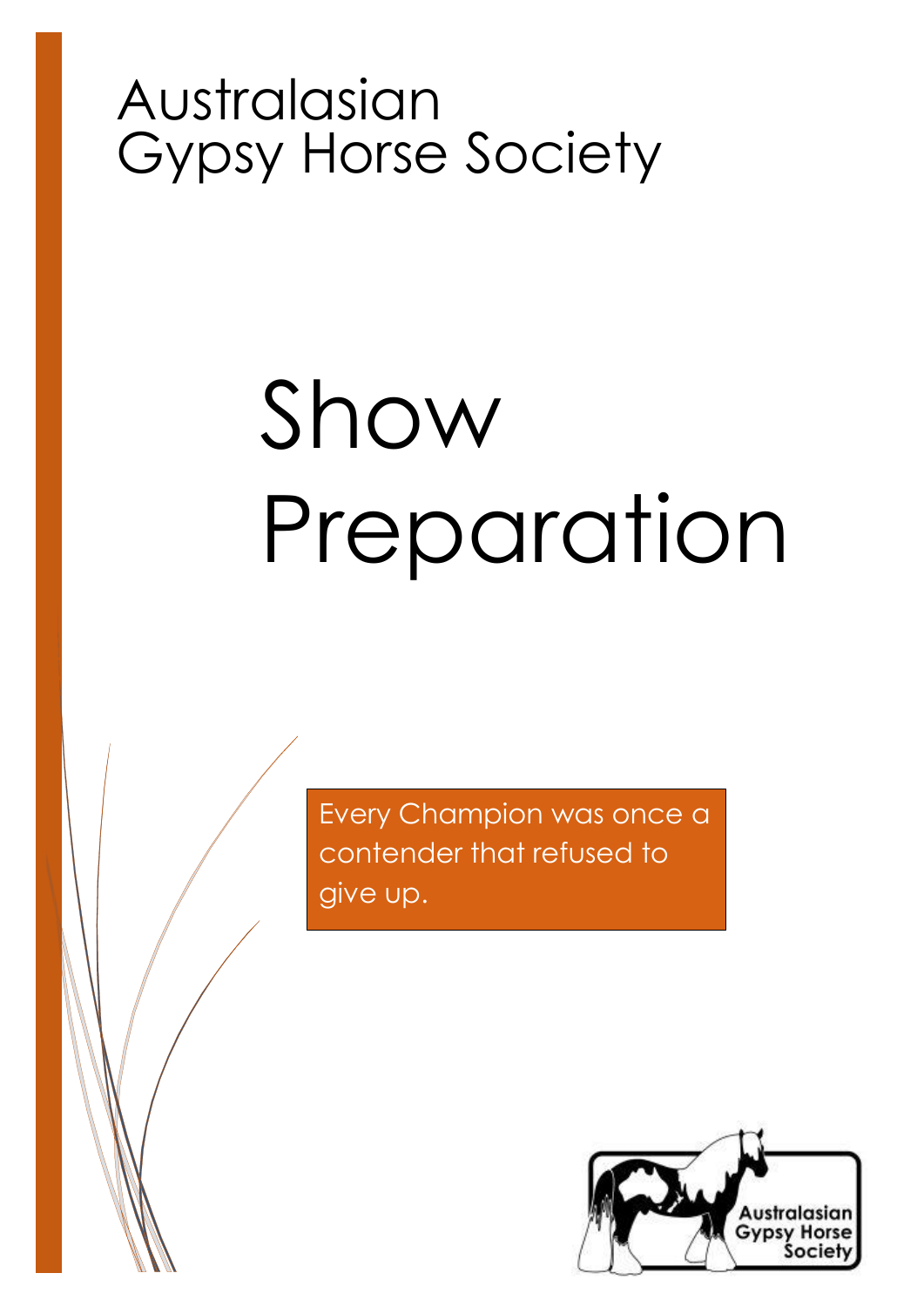#### **Show Ring Secrets: A Head-to-Feather guide on preparing for show - By Belinda Leonard**

#### **Prior Preparation for Pristine Presentation**

Obviously the more work you put into keeping your Cob/Drum clean before the show, the better. Depending on your situation and workload, this can be anything from simply keeping it rugged to oiling the feather, mane and tail daily.

Several days before show it's important to fully wash your cob if you can (although I have been known to take a mud monster straight to the wash bay at a show!). After this, you can oil and sulphur the feather. This will keep the feather from drying out and balance the ph after all the shampooing and scrubbing. Anecdotally, this also is said to remove some yellow staining from the feather.

#### **Building the Body**

The body, fortunately, is the easiest part of the Cob or Drum to wash and prepare for show, the hair is short and relatively clean if the horse is normally kept rugged.

A good shampoo, such as 'Orvus', a high-lathering quality shampoo widely used internationally, including by the 'Budweiser' team. It proves incredibly effective, but can be drying, so be sure to wash out thoroughly and condition well afterwards. As it does lather so well, only a tiny amount is needed. Other recommended products include the Eqyss range and 'Hoss Gloss'.

Regardless of the shampoo you need to work it into the coat to get an effective clean. A 'Magic Brush' or the 'handmitt' brushes work well for this and saves some elbow grease! After scrubbing leave the shampoo sit and 'work' for several minutes before thoroughly rinsing off as leftover shampoo can irritate the skin.

If your cob has large areas of white you can use a 'bluing' shampoo to help whiten these. 'Livamol Blue' comes highly recommend and is my personal favourite, as well as 'Mighty Bright'. Follow the directions to make sure you don't end up with a purple horse!

When rinsing the shampoo out, pressure is everything. Some Shire owners in England go to the extent of breaking out the Karcher, but it's not advised! Check the pressure of the hose on your own skin, you should be able to feel the pressure but you do not want it to feel sharp or painful.

#### **Traumatised Tails**

Anyone with a mare with a white tail will be well aware of the frustrations of getting staining out. While temporary solutions can be effective, when it comes to getting white tails, persistence and repetition pays.

With a horse out of the paddock that has a badly stained tail, begin with a bi-carb scrub, or else skip to the vinegar rinse. To do the Bi-Carb scrub mix a cup of Bi-Carb soda and half a bucket of water as hot as you can put your hand in and soak the tail. Swirl and scrub the tail in the bucket. Leave this to soak for a few minutes and this will swell and open up the hair shaft to allow for easier stain removal.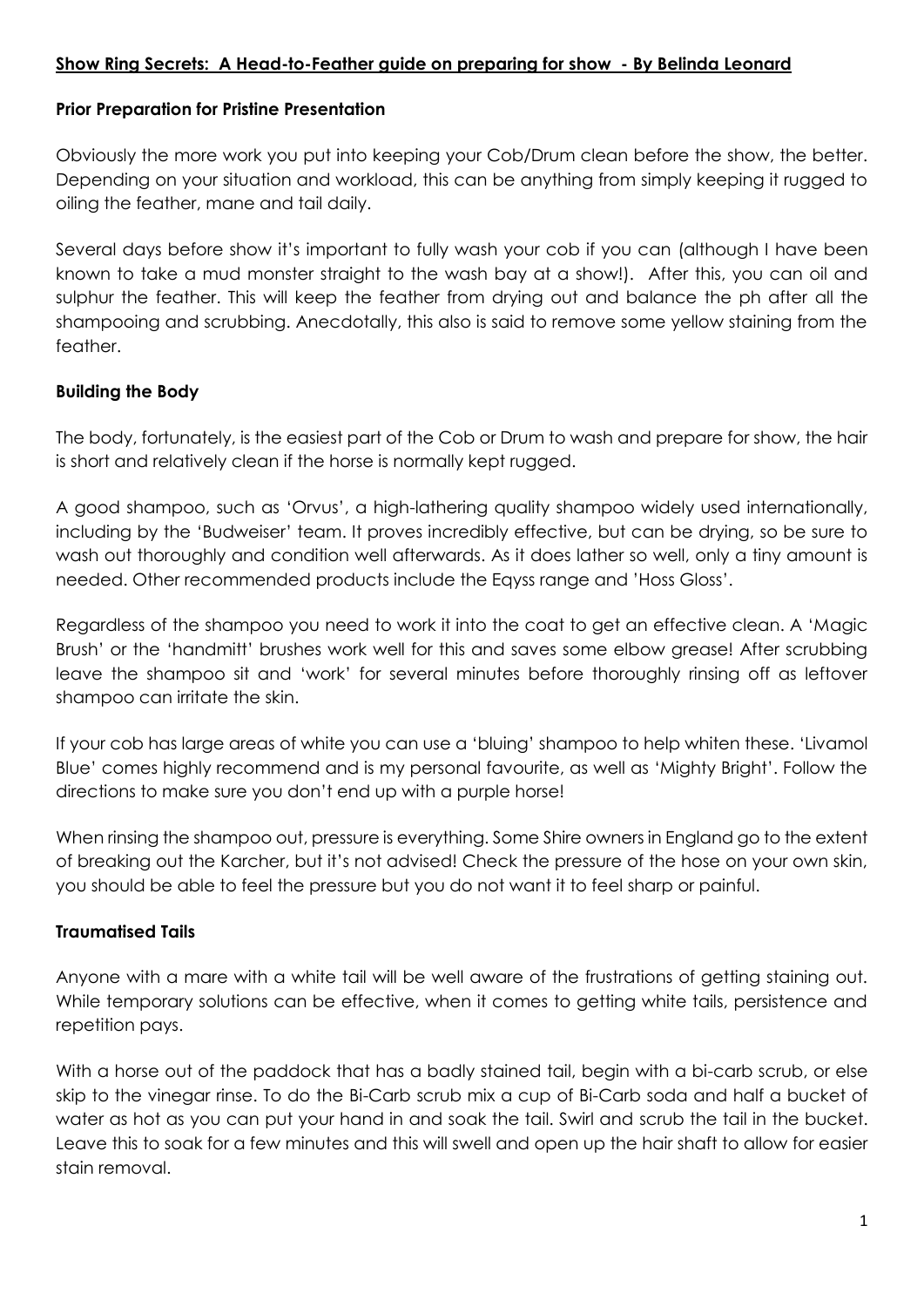This is followed by the tried and true favourite of the white vinegar rinse. Put one part warm water to one part white vinegar into a bucket and dunk as much of the tail in there as you can. Then it's just a matter of standing there swishing the tail around for around 10 mins. Warm water is the key to this, and for that matter to increase the efficacy of any shampoo or conditioner. Start several weeks out from show and braid the tail afterwards. You can also bag the tail if necessary to avoid further staining. From experience I would suggest a waterproof fabric to avoid 'marinating' the tail.

If this fails there are a couple of options. An American colleague with a highly successful show team full of mares swears by 'Steradent' denture tablets. She recommends dissolving 8-9 in 4 or 5 litres of water and soaking the tail as above. For this procedure I would recommend not soaking the dock of the tail and of course condition afterwards.

Several breeders have recommended Napi-San Oxy Action below the dock or 'white' hair dyes. I would be hesitant to use these products personally, but if used sparingly and with care they should present no long term problems. Perhaps save them for the 'Royal' shows when it's strictly necessary.

Despite the temptation, don't use whitening shampoos before the show—they leave the hair brittle and more susceptible to picking up stains. After all your hard work it's best to protect it with a detangler or shiner, like 'Show Sheen', to stop stains collecting in the days leading up to show.

### **Flying Feather**

Once again, the more preparation you can do, the better. Ideally the feather should be oiled in the weeks leading up to show, if not months. This will stop stains building up as well as promote feather growth and prevent mites and itching. If the feather is incredibly stained you can use Orvus or your chosen shampoo and scrub as well and as thoroughly as your horse will allow. You cannot afford to be gentle when cleaning feather, you need to work the shampoo in thoroughly and rinse out just as thoroughly. The same vinegar wash used on the tail can be put in a spray bottle and combed through the outside feather as well.

In my experience showing feathered breeds no one goes to show content with the amount of feather there horse has and laments breakage and bog burn even on horses with feather scraping the ground. Every breeder, even those looked at by envious eyes, wants to present their feather to its fullest, flying best. But what's the best way?

Unfortunately there are no shortcuts for the best feather at the show. Whether you have all the mod cons, or you're washing in the River Eden, scrubbing the feather is an essential and time consuming process.

The day before show scrub wash and scrub the feather, rinse and repeat as much as you can.

With showing in hand Shires this can frequently take hours, and the Gypsy's and Drums have considerably more feather in most cases. Once the feather is rinsed for the final time, condition and cover with 'Show Sheen', 'Magic Tails Shine Serum' or similar detangler to prevent overnight stains. Very early on the morning of show wash the feather again and dry with wood-flour. Wood flour is the single greatest 'show secret' you will find for amazing feather. Not only will it dry the feather quickly for show, it will produce natural looking feather with great body. Wood flour is very fine, white-ish sawdust that's a by-product of milling. While it can be very, very hard to find we are lucky